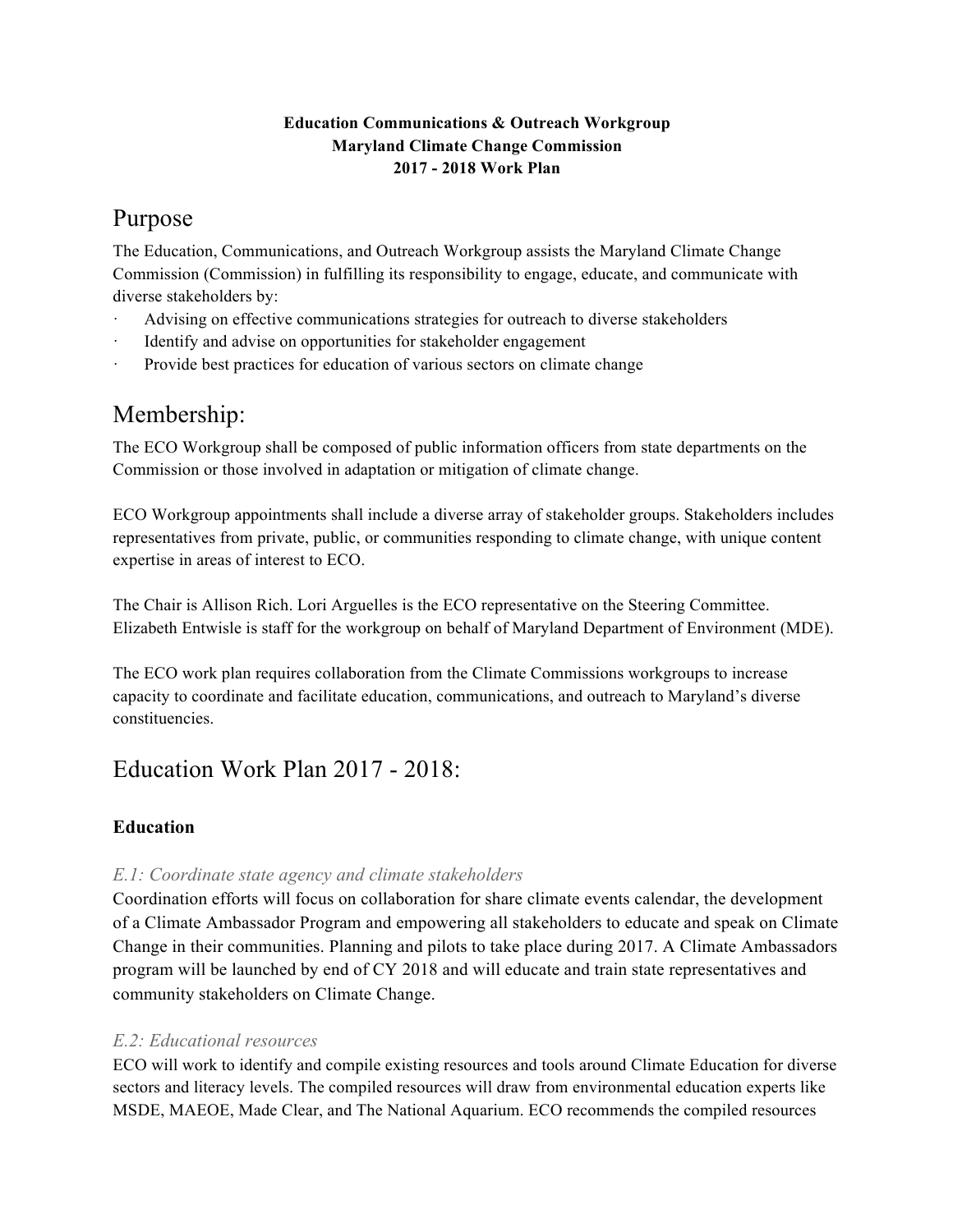housed on the Commissions website. Additionally, ECO and partners will continue to provide ongoing expertise in climate education to increase pathways to disengaged communities.

#### *E3: Outreach consultation*

ECO will provide ongoing consultation to Commission members, workgroups and partners as a means of informing and supporting outreach activities by multiple sectors.

#### *E4: Cross workgroup collaboration*

ECO will engage all Commission workgroups (on a quarterly, monthly, or other basis) to to address issues of environmental justice. Part of the collaboration will be to create fact sheets that connect climate change impacts in Maryland across the sectors and workgroups. Fact sheet topics include but are not limited to: The Maryland Climate Change Commission, Agriculture, Asthma, Flooding, human health, and Maryland Ecosystems.

#### **Communications**

#### *C1: Maryland Climate Photo Essay*

Develop and support the Commission in facilitating Maryland Climate Photo Essay - a multi sector effort to engage the public to share what climate change looks like around them through social media. Sharing and engagement will be facilitated through specific hashtags.

#### *C2: Vanity domain names*

Purchase multiple domain names & vanity names as easy access points to MCCC webpage.

#### *C3: Workgroup partnerships*

ECO will formalize partnerships within and between the MCCC workgroups and identify ambassadors for each workgroup that will report back to ECO. THe partnerships and ambassadors will aide in capturing climate outreach opportunities, build and maintain a diverse sector listserv for outreach and communications and collaboration on educational material development and distribution. The goal of the ECO ambassadors is to ensure all workgroups are receiving ECO guidance or assistance as requested and that ECO is receiving appropriate updates in a timely manner to facilitate communication to larger non-Commission audiences.

#### *C4: Visual guidance*

Develop infographics and identify key messages on climate change that highlight progress towards local solutions. In addition, develop hashtags for the Commission to monitor status of climate communications on social media. Thirdly, providing consult on the Commissions website to make it user friendly and engaging for the public. ECO will provide the expertise and guidance to all workgroups and Commission members at request as well.

#### *C5: Develop and maintain a calendar of Climate Events*

The Maryland Department of Health and Mental Hygiene maintains a "Climate Change in Maryland" public google calendar. This calendar is intended be a comprehensive resource of events related to climate change in Maryland. Events are compiled from the public, all state and local agencies, organizations and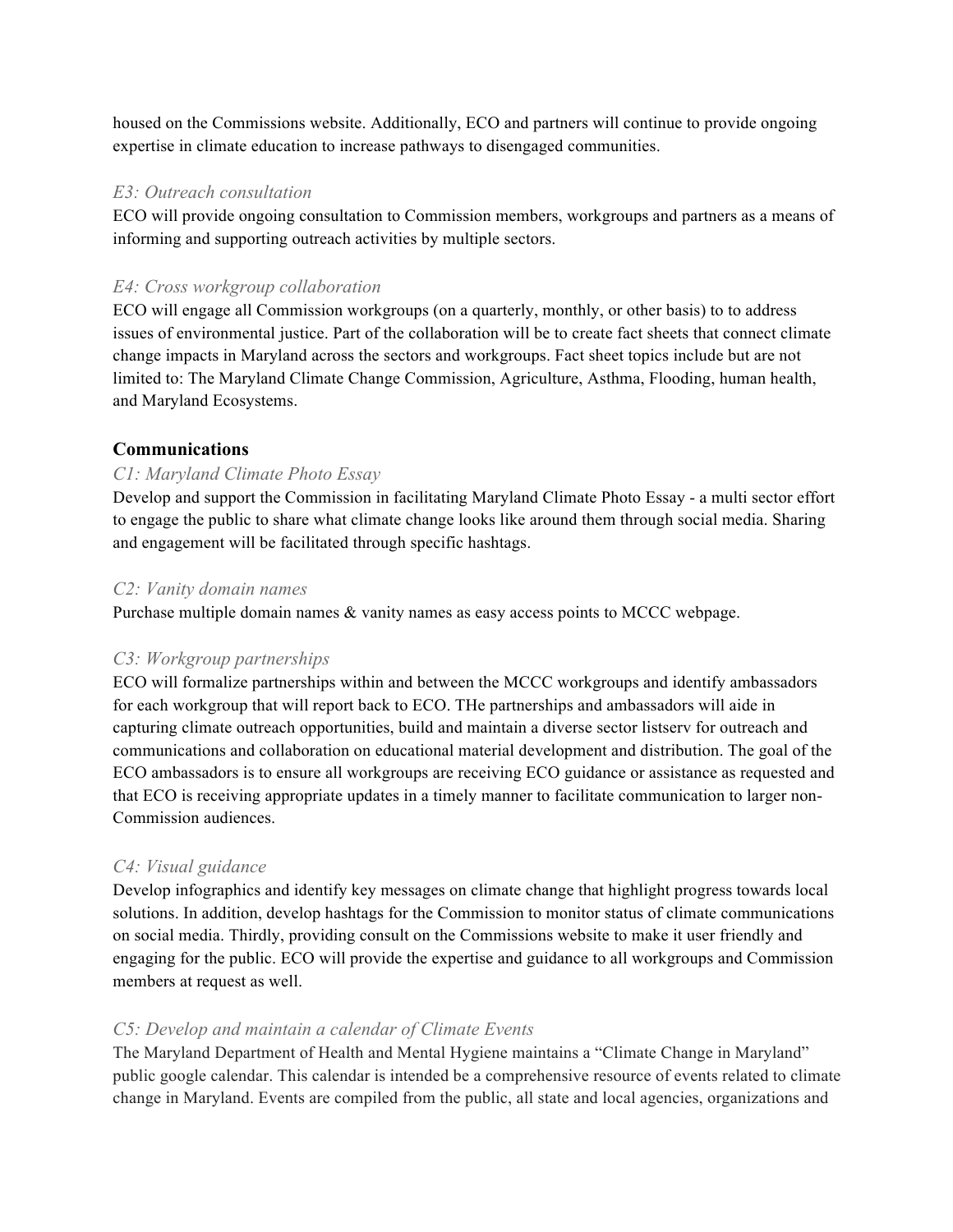individuals within Maryland. ECO will feature this resource calendar on its relevant websites. Event information may be provided to the calendar via the DHMH Climate Change Page found here bit.ly/mdclimatehealth. ECO will periodically request that the full Commission provide events information and collaborate with workgroup ambassadors to ensure all meetings are listed on calendar.

Please email event information to Allison Gost, Program Manager at DHMH, allison.gost@maryland.gov. Please include the following in your announcements: title of event, date and time, contact information, flyer or link, registration requirements.

#### **Outreach**

#### *O1: Listening sessions and facilitation*

ECO and partners will advise and support facilitation ongoing collaborations among workgroup entities to successfully facilitate and conduct listening sessions in a diverse array of Maryland communities. Emphasis will be placed on those communities identified as most vulnerable to climate change impacts.

#### *O2: Listserv outreach*

Utilizing the diverse sector listserv developed under our communication goals, ECO will share resources, events, and updates around the Commission, workgroup, stakeholders and partners progress towards building resilience to climate change in Maryland.

#### *O3: External awareness*

Develop a guiding document for the Commission on ways to increase external awareness of the Commission. Facilitate the outreach activities to organizations to increase awareness.

#### *O4: Community Stakeholder Profiles*

To accomplish O1, ECO requests CEJSC collaborate with MCCC to compile information to date on issues identified by communities vulnerable to climate change and to compile resources available to support mitigation and adaptation to climate change.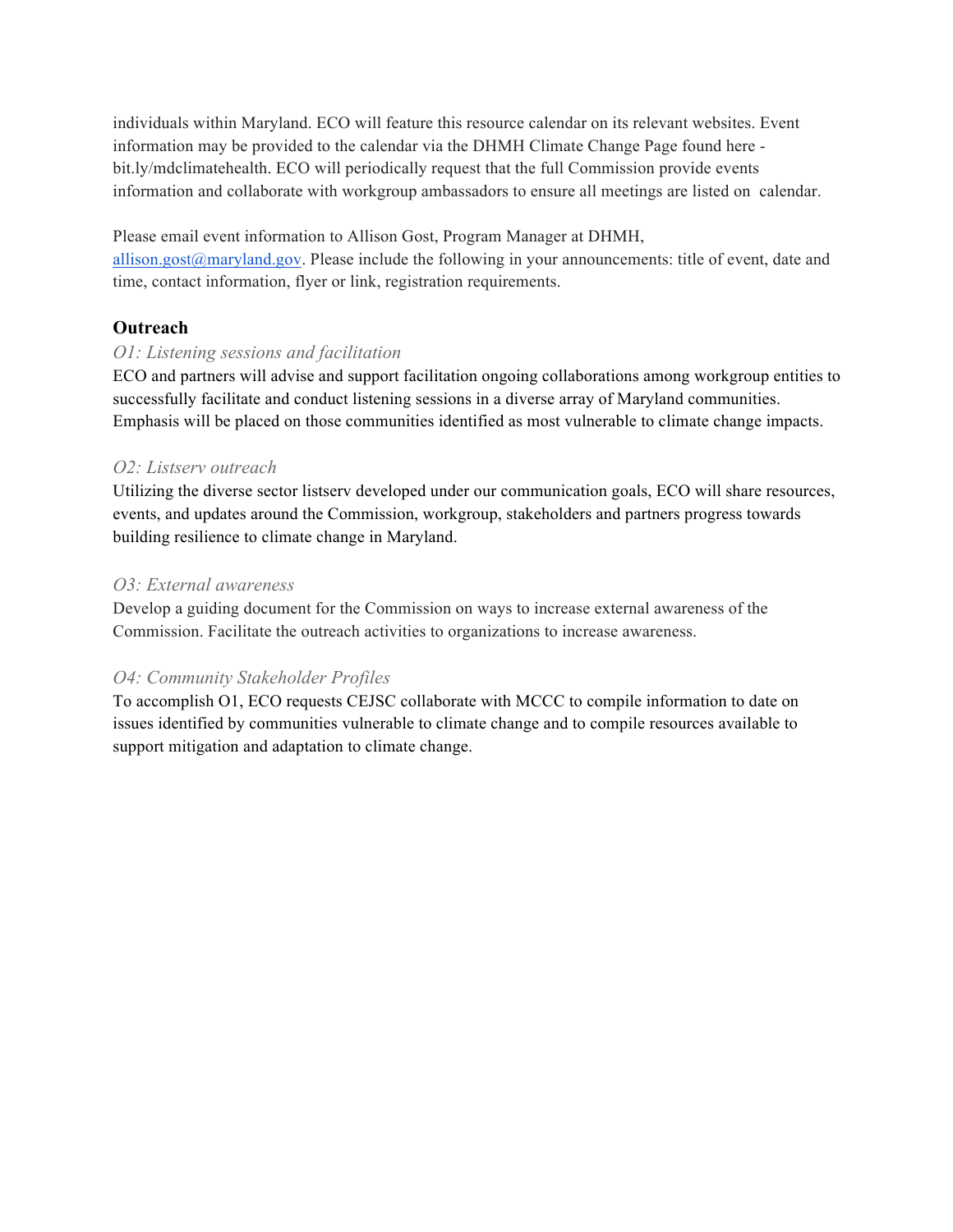# Appendix A: Members

## *Chair*

| Allison Rich, Chair        | Maryland Environmental Health Network                      |  |
|----------------------------|------------------------------------------------------------|--|
| <b>MCCC</b> Liaison        |                                                            |  |
| Liz Entwisle               | Maryland Department of the Environment                     |  |
| Lori Arguelles             | Alice Ferguson Foundation                                  |  |
| <b>Public Sector</b>       |                                                            |  |
| <b>Ashley Pennington</b>   | Johns Hopkins Office of Sustainability                     |  |
| Dan Brellis                | Alliance for the Chesapeake Bay                            |  |
| Dannielle Lipinski         | Maryland League of Conservation Voters                     |  |
| Isaac Hametz               | Mahan Rykiel Associates                                    |  |
| Joelle Novey               | Interfaith Power and Light                                 |  |
| Kelly Trout                | Chesapeake Climate Action Network                          |  |
| Kris Hoellen               | National Aquarium                                          |  |
| Noah Smock                 | <b>Baltimore Toolbank</b>                                  |  |
| Pat Harcourt               | <b>UMCES (MADE CLEAR)</b>                                  |  |
| <b>Tiffany Hartung</b>     | Maryland Climate Coalition                                 |  |
| <b>Grant Samms</b>         | Center for Environment and Society (Washington<br>College) |  |
| Private Sector             |                                                            |  |
| Michele Mitch-<br>Peterson | Honeywell                                                  |  |
|                            | Maryland Chamber of Commerce                               |  |
| Government                 |                                                            |  |
| Colleen Turner             | Maryland Department of Transportation                      |  |
| Julie Oberg                | Maryland Department of Agriculture                         |  |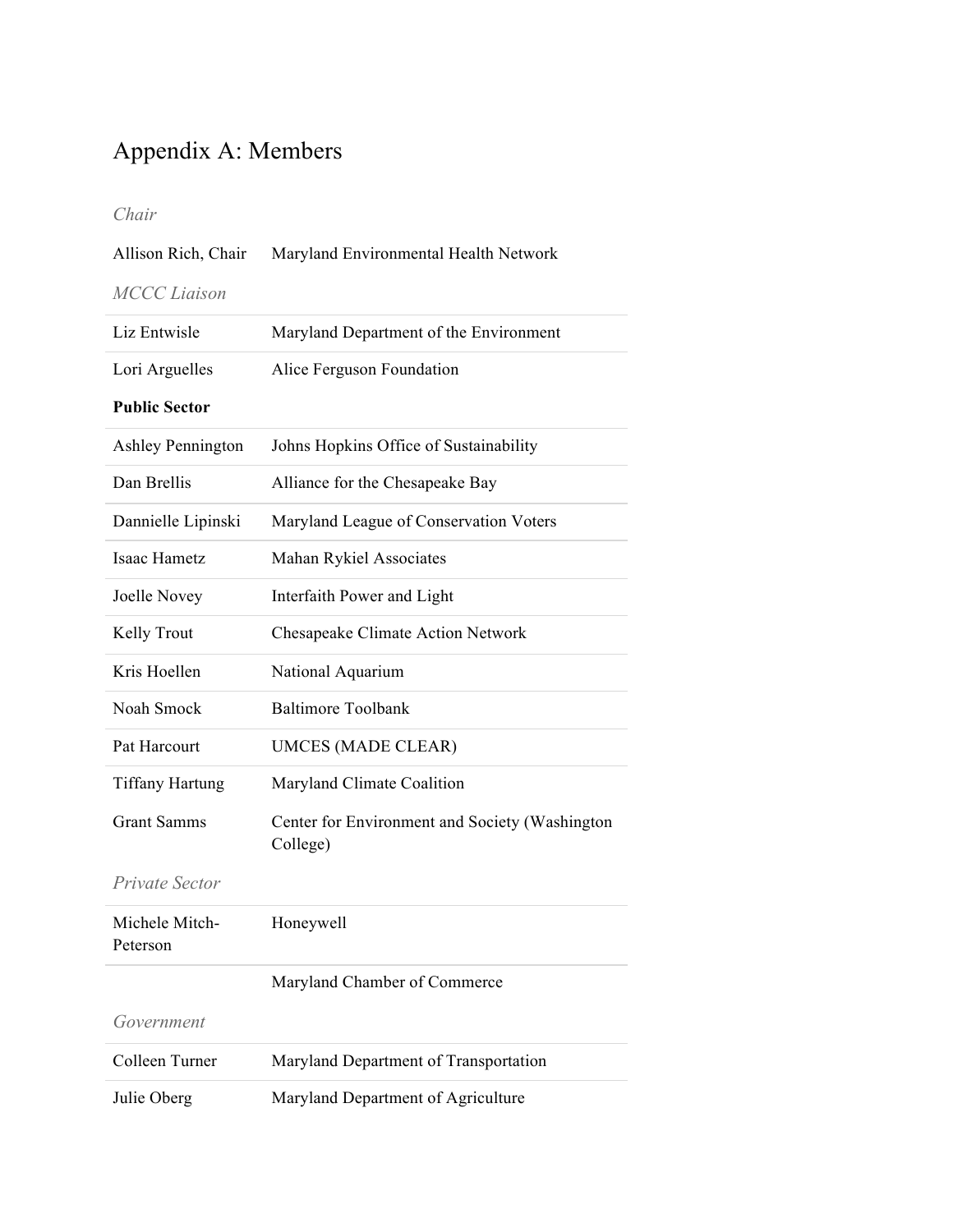| Mark Shaffer   | Maryland Department of the Environment                      |
|----------------|-------------------------------------------------------------|
| Sara Luell     | Maryland Department of Housing and Community<br>Development |
| Stephen Schatz | Maryland Department of Natural Resources                    |
| Kaymie Owen    | Maryland Energy Administration                              |
| Allison Gost   | Maryland Department of Health and Mental<br>Hygiene         |

### *Technical Advisors*

| Pat Harcourt          | <b>UMCES</b>                                                |
|-----------------------|-------------------------------------------------------------|
| David Costello        | <b>IEER</b>                                                 |
| George (Tad) Aburn    | Maryland Department of the Environment                      |
| John Coleman          | Maryland Department of Planning                             |
| Samantha<br>Kappalman | The Hatcher Group                                           |
| John Coleman          | Maryland Department of Planning                             |
| Stephen Schatz        | Maryland Department of Natural Resources                    |
| Wiley Hall            | Maryland Department of Housing and Community<br>Development |